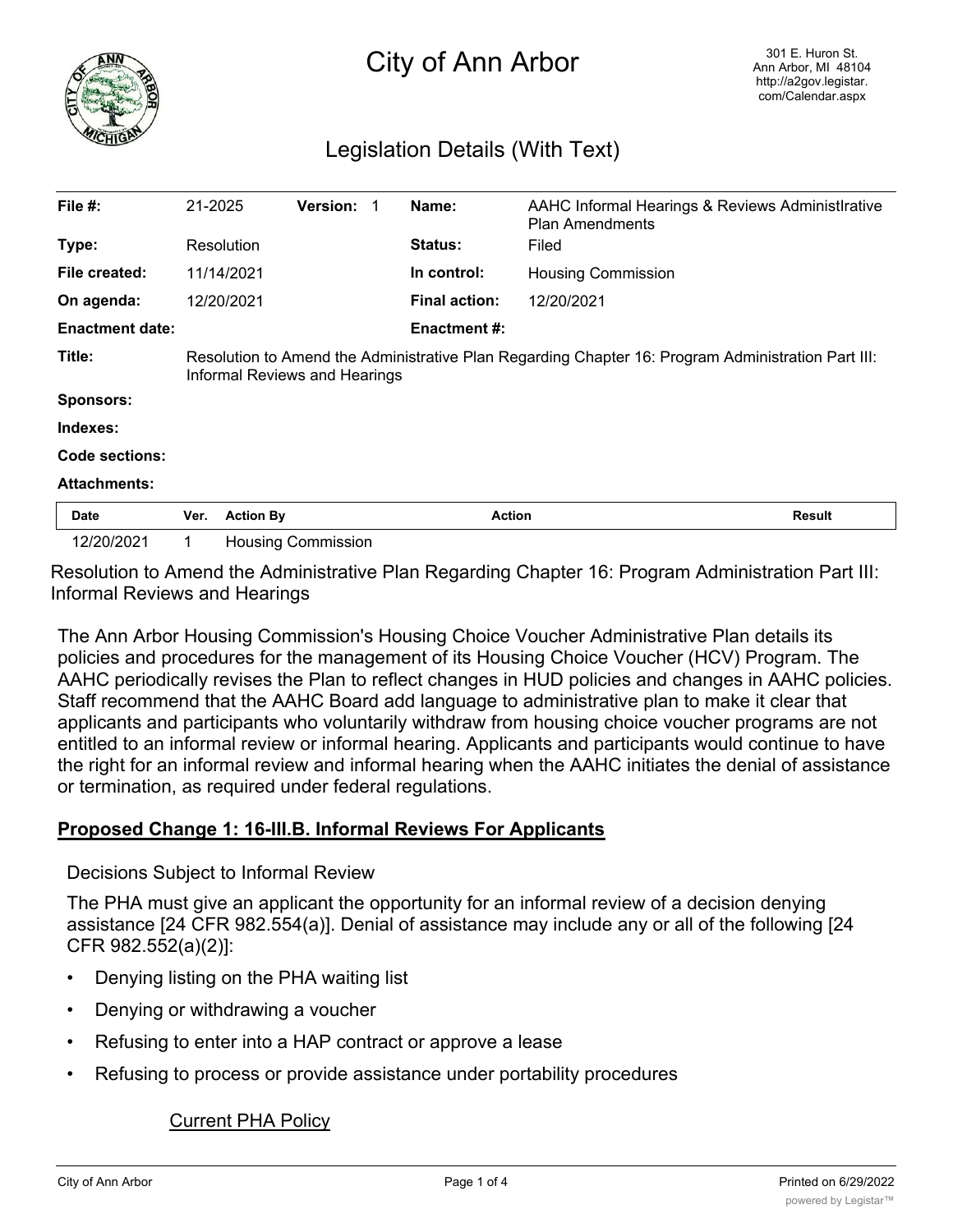*The PHA will only offer an informal review to applicants for whom assistance is being denied. Denial of assistance includes: denying listing on the PHA waiting list; denying or withdrawing a voucher; refusing to enter into a HAP contract or approve a lease; refusing to process or provide assistance under portability procedures.*

*Informal review will not be offered to applicants for disputes beyond 30 days of the reason for denial.*

#### Proposed additional language:

*When a program applicant self-terminates or withdraws, the PHA's policies for informal reviews are not applicable. Participants are only eligible to request an informal review to dispute an action taken by the PHA. The rules for informal reviews do not apply to a participant initiated self-termination, because the PHA did not take action to deny or terminate participation in the program when the participant self-terminates.*

# **Proposed Change 2: 16-III.C. Informal Hearings For Participants**

PHAs must offer an informal hearing for certain PHA determinations relating to the individual circumstances of a participant family. A participant is defined as a family that has been admitted to the PHA's HCV program and is currently assisted in the program. The purpose of the informal hearing is to consider whether the PHA's decisions related to the family's circumstances are in accordance with the law, HUD regulations and PHA policies.

The PHA is not permitted to terminate a family's assistance until the time allowed for the family to request an informal hearing has elapsed, and any requested hearing has been completed. Termination of assistance for a participant may include any or all of the following:

- Refusing to enter into a HAP contract or approve a lease
- Terminating housing assistance payments under an outstanding HAP contract
- Refusing to process or provide assistance under portability procedures

# **Decisions Subject to Informal Hearing**

Circumstances for which the PHA must give a participant family an opportunity for an informal hearing are as follows:

- A determination of the family's annual or adjusted income, and the use of such income to compute the housing assistance payment
- A determination of the appropriate utility allowance (if any) for tenant-paid utilities from the PHA utility allowance schedule
- A determination of the family unit size under the PHA's subsidy standards
- A determination that a certificate program family is residing in a unit with a larger number of bedrooms than appropriate for the family unit size under the PHA's subsidy standards, or the PHA determination to deny the family's request for exception from the standards
- A determination to terminate assistance for a participant family because of the family's actions or failure to act
- A determination to terminate assistance because the participant has been absent from the assisted unit for longer than the maximum period permitted under PHA policy and HUD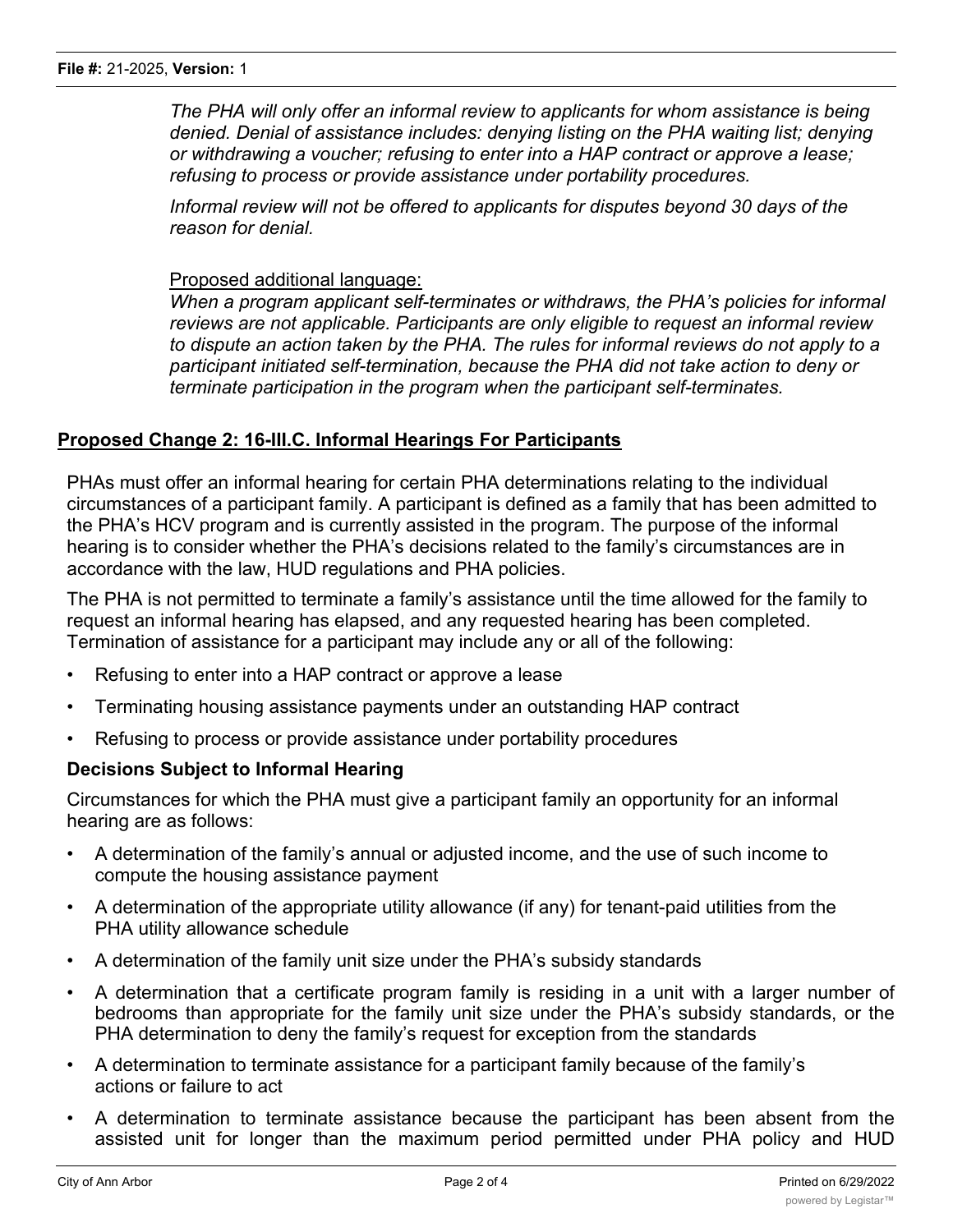rules

• A determination to terminate a family's Family Self Sufficiency contract, withhold supportive services, or propose forfeiture of the family's escrow account [24 CFR 984.303(i)]

Circumstances for which an informal hearing is not required are as follows:

- Discretionary administrative determinations by the PHA
- General policy issues or class grievances
- Establishment of the PHA schedule of utility allowances for families in the program
- A PHA determination not to approve an extension or suspension of a voucher term
- A PHA determination not to approve a unit or tenancy
- A PHA determination that a unit selected by the applicant is not in compliance with the HQS
- A PHA determination that the unit is not in accordance with HQS because of family size
- A determination by the PHA to exercise or not to exercise any right or remedy against an owner under a HAP contract

# Current PHA Policy

*The PHA will only offer participants the opportunity for an informal hearing when required to by the regulations.*

*Informal review (including file review) will not be offered to participants for disputes beyond one year of the reason for termination or any decision subject to formal hearing.*

#### Proposed additional language

*When a program participant self-terminates, the PHA's policies for appeals and hearings are not applicable. Participants are only eligible to request a hearing to dispute an action taken by the PHA. The rules for hearings do not apply to a participant initiated self-termination, because the PHA did not take action to terminate participation in the program when the participant self-terminates.*

Prepared by: Weneshia Brand, Director of Operations Approved by: Jennifer Hall, Executive Director

WHEREAS, The Ann Arbor Housing Commission's Housing Choice Voucher Administrative Plan details its policies and procedures for the management of its Housing Choice Voucher (HCV) Program; and

WHEREAS, Federal regulations require a PHA to give an applicant the opportunity for an informal review for denying or withdrawing a voucher as defined by the regulations; and

WHEREAS, Federal regulations require a PHA to give a program participant the opportunity for an informal hearing for terminating a voucher as defined by the regulations; and